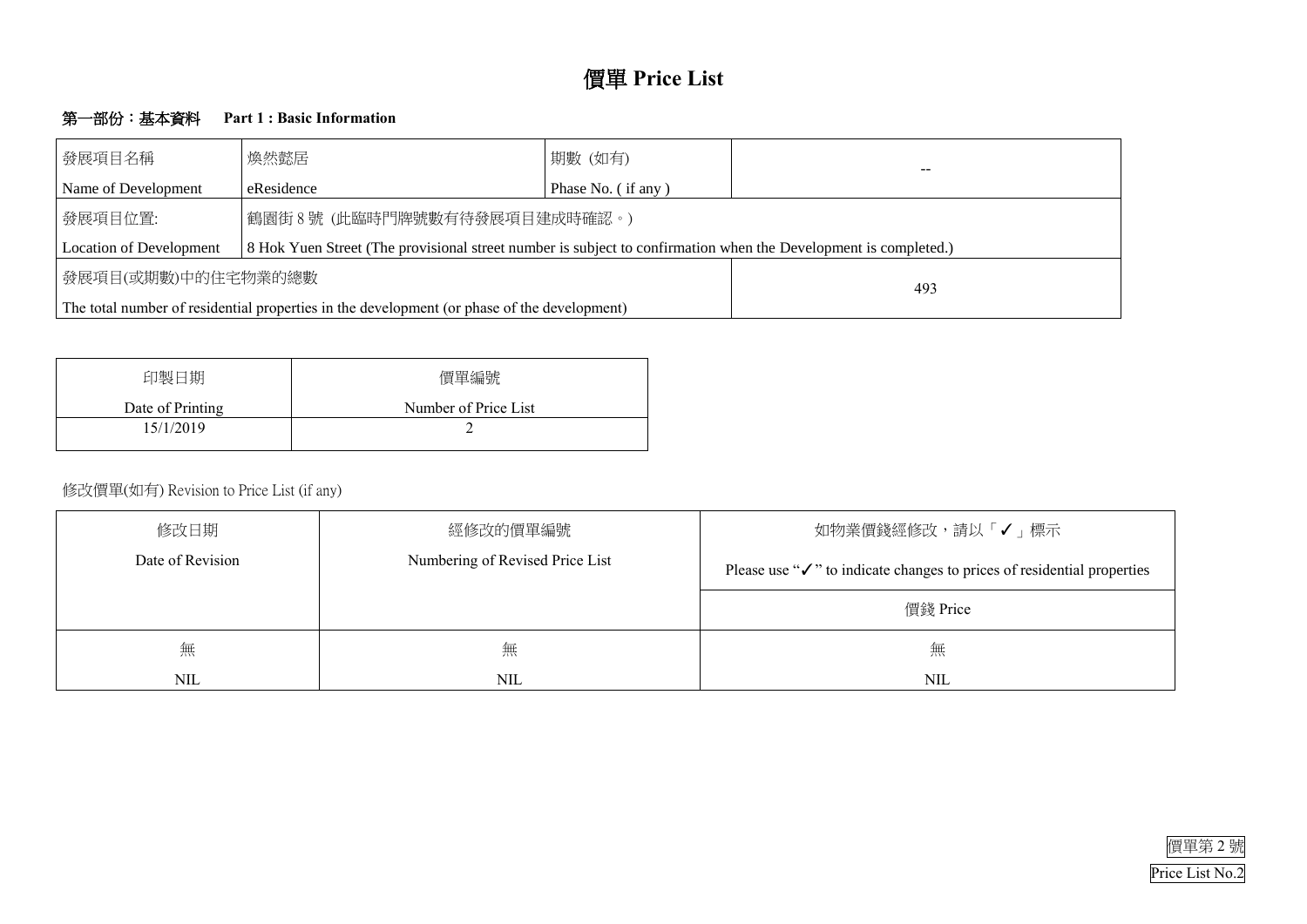#### 第二部份﹕面積及售價資料 **Part 2: Information on Area and Price**

| 物業的描述<br><b>Description of Residential</b><br>Property |                |              | 實用面積<br>(包括露台,工作平台及陽台(如有))<br>平方米(平方呎)                                               | 售價(元)      | 實用面積<br>每平方米/呎售價<br>元,每平方米 (元,每平方/呎)                  | 平方米 (平方呎)<br>sq. metre (sq. ft.) | 其他指明項目的面積(不計算人實用面積)<br>Area of other specified items (Not included in the Saleable Area) |                          |              |                          |                          |                |                          |                          |        |
|--------------------------------------------------------|----------------|--------------|--------------------------------------------------------------------------------------|------------|-------------------------------------------------------|----------------------------------|------------------------------------------------------------------------------------------|--------------------------|--------------|--------------------------|--------------------------|----------------|--------------------------|--------------------------|--------|
| 大廈名稱                                                   | 樓層             | 單位           | Saleable Area                                                                        |            | Unit Rate of                                          | 空調機房                             | 窗台                                                                                       | 閣樓                       | 平台           | 花園                       | 停車位                      | 天台             | 梯屋                       | 前庭                       | 庭院     |
| <b>Block Name</b>                                      | Floor          | Flat         | (including balcony, utility platform and<br>verandah, if any)<br>sq. metre (sq. ft.) | Price (\$) | Saleable Area<br>\$ per sq. metre<br>$$$ per sq. ft.) | Air-conditioning<br>plant room   | Bay<br>window                                                                            | Cockloft                 | Flat<br>roof | Garden                   | Parking<br>space         | Roof           | Stairhood                | Terrace                  | Yard   |
| Tower 1                                                | $\overline{7}$ | Α            | 37.525 (404)                                                                         | 7,894,000  | 210,366                                               | $\sim$                           | $\sim$                                                                                   | $\overline{\phantom{a}}$ |              | $\blacksquare$           | $\overline{\phantom{a}}$ | $\blacksquare$ | $\sim$                   | $\sim$                   | $\sim$ |
| 第1座                                                    |                |              | 露台 Balcony: 2.003 (22)<br>工作平台 Utility Platform:<br>$\sim$                           |            | (19, 540)                                             |                                  |                                                                                          |                          |              |                          |                          |                |                          |                          |        |
| Tower 1                                                | 15             | A            | 37.525 (404)                                                                         | 8,118,000  | 216,336                                               | $\overline{\phantom{a}}$         | $\overline{\phantom{a}}$                                                                 |                          |              | $\blacksquare$           |                          |                | $\overline{\phantom{a}}$ | $\overline{\phantom{a}}$ |        |
| 第1座                                                    |                |              | 露台 Balcony: 2.003 (22)<br>工作平台 Utility Platform:                                     |            | (20,094)                                              |                                  |                                                                                          |                          |              |                          |                          |                |                          |                          |        |
| Tower 1                                                | $\overline{7}$ | G            | 45.168 (486)                                                                         | 9,340,000  | 206,784                                               | $\sim$                           | $\sim$                                                                                   | $\sim$                   |              | $\blacksquare$           | $\sim$                   | $\sim$         | $\sim$                   | $\sim$                   |        |
| 第1座                                                    |                |              | 露台 Balcony: 2.001 (22)<br>工作平台 Utility Platform: 1.503 (16)                          |            | (19, 218)                                             |                                  |                                                                                          |                          |              |                          |                          |                |                          |                          |        |
| Tower 1                                                | 15             | G            | 45.168 (486)                                                                         | 9,606,000  | 212,673                                               | $\sim$                           | $\sim$                                                                                   | $\overline{\phantom{a}}$ |              | $\overline{\phantom{a}}$ |                          |                | $\sim$                   | $\sim$                   |        |
| 第1座                                                    |                |              | 露台 Balcony: 2.001 (22)<br>工作平台 Utility Platform: 1.503 (16)                          |            | (19, 765)                                             |                                  |                                                                                          |                          |              |                          |                          |                |                          |                          |        |
| Tower 2                                                | $\overline{7}$ | $\mathsf{C}$ | 47.113 (507)                                                                         | 9,601,000  | 203,787                                               | $\overline{\phantom{a}}$         | $\overline{\phantom{a}}$                                                                 | $\blacksquare$           |              | $\blacksquare$           |                          | $\blacksquare$ | $\sim$                   | $\overline{\phantom{a}}$ |        |
| 第2座                                                    |                |              | 露台 Balcony: 2.005 (22)<br>工作平台 Utility Platform: 1.504 (16)                          |            | (18, 937)                                             |                                  |                                                                                          |                          |              |                          |                          |                |                          |                          |        |
| Tower 2                                                | 15             | $\mathsf{C}$ | 47.113 (507)                                                                         | 9,874,000  | 209,581                                               | $\sim$                           | $\sim$                                                                                   | $\blacksquare$           | $\sim$       | $\blacksquare$           | $\overline{a}$           | $\overline{a}$ | $\sim$                   | $\sim$                   |        |
| 第2座                                                    |                |              | 露台 Balcony: 2.005 (22)<br>工作平台 Utility Platform: 1.504 (16)                          |            | (19, 475)                                             |                                  |                                                                                          |                          |              |                          |                          |                |                          |                          |        |
| Tower 2                                                | 26             | $\mathbf{C}$ | 47.113 (507)                                                                         | 10,277,000 | 218,135                                               | $\overline{\phantom{a}}$         | $\overline{\phantom{a}}$                                                                 | $\blacksquare$           |              | $\blacksquare$           | $\overline{a}$           | $\overline{a}$ | $\overline{\phantom{a}}$ | $\overline{\phantom{a}}$ |        |
| 第2座                                                    |                |              | 露台 Balcony: 2.005 (22)                                                               |            | (20, 270)                                             |                                  |                                                                                          |                          |              |                          |                          |                |                          |                          |        |
|                                                        |                |              | 工作平台 Utility Platform: 1.504 (16)                                                    |            |                                                       |                                  |                                                                                          |                          |              |                          |                          |                |                          |                          |        |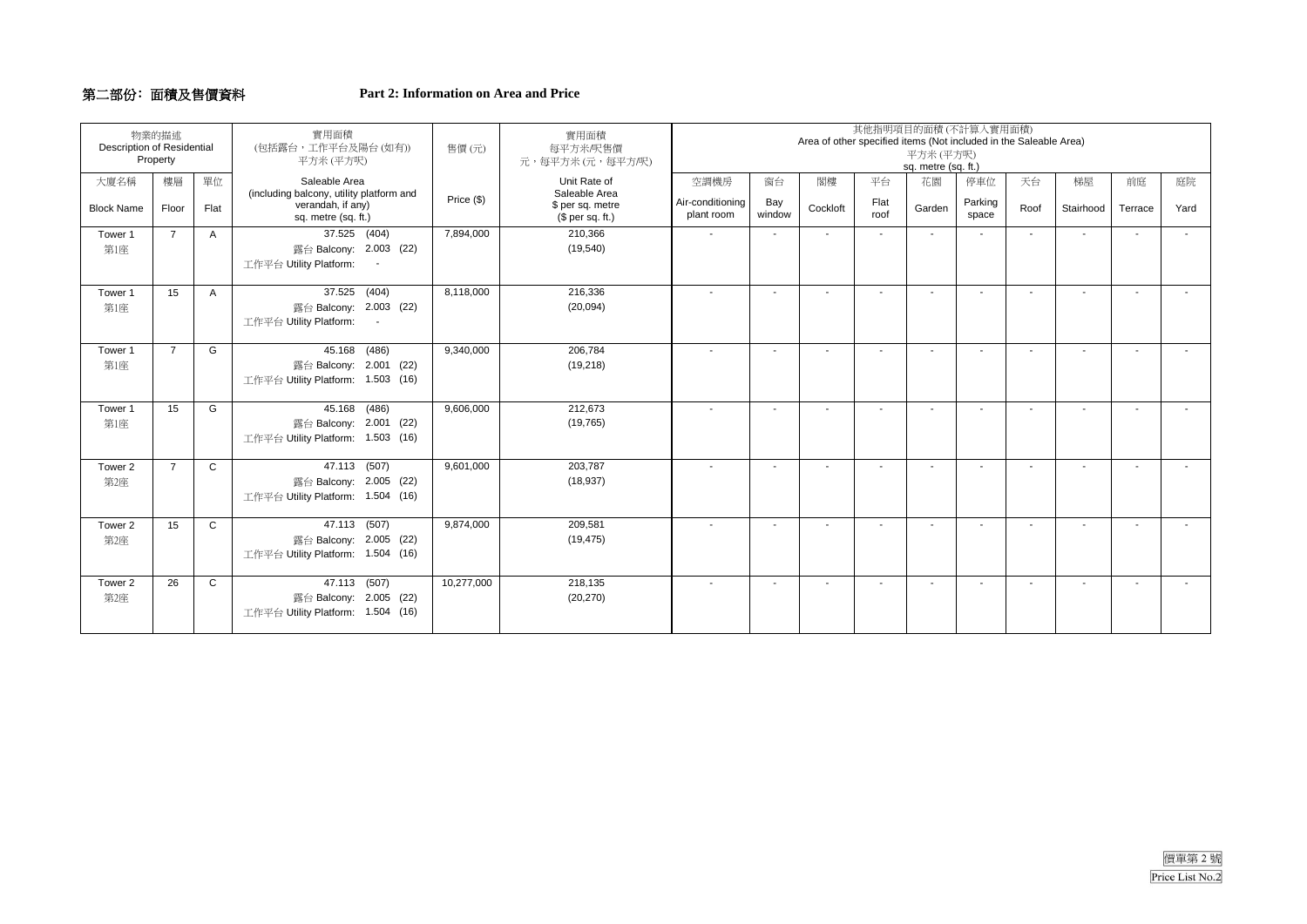| Description of Residential | 物業的描述<br>Property |             | 實用面積<br>(包括露台,工作平台及陽台(如有))<br>平方米(平方呎)                                                       | 售價(元)      | 實用面積<br>每平方米/呎售價<br>元,每平方米(元,每平方/呎)                   |                                |                          | Area of other specified items (Not included in the Saleable Area) |                          | 其他指明項目的面積(不計算入實用面積)<br>平方米(平方呎)<br>sq. metre (sq. ft.) |                  |        |                          |                          |                          |
|----------------------------|-------------------|-------------|----------------------------------------------------------------------------------------------|------------|-------------------------------------------------------|--------------------------------|--------------------------|-------------------------------------------------------------------|--------------------------|--------------------------------------------------------|------------------|--------|--------------------------|--------------------------|--------------------------|
| 大廈名稱                       | 樓層                | 單位          | Saleable Area                                                                                |            | Unit Rate of                                          | 空調機房                           | 窗台                       | 閣樓                                                                | 平台                       | 花園                                                     | 停車位              | 天台     | 梯屋                       | 前庭                       | 庭院                       |
| <b>Block Name</b>          | Floor             | Flat        | (including balcony, utility platform and<br>verandah, if any)<br>sq. metre (sq. ft.)         | Price (\$) | Saleable Area<br>\$ per sq. metre<br>$$$ per sq. ft.) | Air-conditioning<br>plant room | Bay<br>window            | Cockloft                                                          | Flat<br>roof             | Garden                                                 | Parking<br>space | Roof   | Stairhood                | Terrace                  | Yard                     |
| Tower 2<br>第2座             | $\overline{7}$    | E           | 26.415 (284)<br>露台 Balcony:<br>工作平台 Utility Platform:<br>$\sim$                              | 5,516,000  | 208,821<br>(19, 423)                                  |                                | $\overline{\phantom{a}}$ |                                                                   | $\sim$                   | $\sim$                                                 |                  | $\sim$ | $\sim$                   | $\sim$                   | $\overline{a}$           |
| Tower 2<br>第2座             | 15                | Ε           | 26.415 (284)<br>露台 Balcony:<br>$\sim$<br>工作平台 Utility Platform:<br>$\blacksquare$            | 5,673,000  | 214,764<br>(19, 975)                                  |                                | $\sim$                   | $\sim$                                                            | $\sim$                   | $\sim$                                                 |                  | $\sim$ | $\sim$                   | $\sim$                   | $\overline{\phantom{a}}$ |
| Tower 2<br>第2座             | $\overline{7}$    | $\mathsf F$ | 29.894 (322)<br>露台 Balcony: 2.001 (22)<br>工作平台 Utility Platform:<br>$\sim$                   | 6,204,000  | 207,533<br>(19, 267)                                  |                                | $\blacksquare$           | $\overline{a}$                                                    | $\blacksquare$           |                                                        |                  | $\sim$ | $\overline{\phantom{a}}$ | $\overline{\phantom{a}}$ |                          |
| Tower 2<br>第2座             | 15                | F           | 29.894 (322)<br>露台 Balcony: 2.001 (22)<br>工作平台 Utility Platform:<br>$\sim$                   | 6,381,000  | 213,454<br>(19, 817)                                  |                                | $\mathbf{r}$             | $\blacksquare$                                                    | $\sim$                   |                                                        |                  |        | $\sim$                   | $\sim$                   |                          |
| Tower 2<br>第2座             | 26                | $\mathsf F$ | 29.894 (322)<br>露台 Balcony: 2.001 (22)<br>工作平台 Utility Platform:<br>$\sim$                   | 6,847,000  | 229,043<br>(21, 264)                                  |                                | $\sim$                   |                                                                   | $\sim$                   |                                                        |                  | $\sim$ | $\sim$                   | $\sim$                   |                          |
| Tower 2<br>第2座             | 5                 | G           | 49.849 (537)<br>露台 Balcony:<br>$\overline{\phantom{a}}$<br>$\cdot$<br>工作平台 Utility Platform: | 10,972,000 | 220,105<br>(20, 432)                                  |                                | $\overline{\phantom{a}}$ | L.                                                                | 24.814<br>(267)          | $\sim$                                                 |                  | $\sim$ | $\overline{\phantom{a}}$ | $\mathbf{r}$             | $\overline{\phantom{a}}$ |
| Tower 2<br>第2座             | $6\phantom{1}$    | G           | (574)<br>53.361<br>露台 Balcony: 2.007 (22)<br>工作平台 Utility Platform: 1.505 (16)               | 10,794,000 | 202,283<br>(18, 805)                                  |                                | $\blacksquare$           | $\overline{a}$                                                    | $\blacksquare$           | $\overline{\phantom{a}}$                               | $\sim$           | $\sim$ | $\overline{\phantom{a}}$ | $\blacksquare$           | $\blacksquare$           |
| Tower 2<br>第2座             | $\overline{7}$    | G           | 53.361 (574)<br>露台 Balcony: 2.007 (22)<br>工作平台 Utility Platform: 1.505 (16)                  | 10,838,000 | 203,107<br>(18, 882)                                  |                                | $\overline{\phantom{a}}$ | $\overline{a}$                                                    | $\overline{\phantom{a}}$ |                                                        |                  |        | $\overline{\phantom{a}}$ | $\blacksquare$           |                          |
| Tower 2<br>第2座             | 8                 | G           | 53.361 (574)<br>露台 Balcony: 2.007 (22)<br>工作平台 Utility Platform: 1.505 (16)                  | 10,925,000 | 204,738<br>(19,033)                                   | $\sim$                         | $\overline{\phantom{a}}$ | $\sim$                                                            | $\sim$                   | $\sim$                                                 |                  | $\sim$ | $\overline{\phantom{a}}$ | $\sim$                   | $\sim$                   |
| Tower 2<br>第2座             | 9                 | G           | 53.361<br>(574)<br>露台 Balcony: 2.007 (22)<br>工作平台 Utility Platform: 1.505 (16)               | 10,925,000 | 204,738<br>(19,033)                                   |                                | $\blacksquare$           | $\overline{\phantom{a}}$                                          | $\blacksquare$           |                                                        |                  | $\sim$ | $\sim$                   | $\sim$                   |                          |
| Tower 2<br>第2座             | 10                | G           | 53.361<br>(574)<br>露台 Balcony: 2.007 (22)<br>工作平台 Utility Platform: 1.505 (16)               | 10,969,000 | 205,562<br>(19, 110)                                  |                                | $\overline{\phantom{a}}$ | $\overline{\phantom{a}}$                                          | $\mathbf{r}$             |                                                        |                  | $\sim$ | $\blacksquare$           | $\overline{\phantom{a}}$ |                          |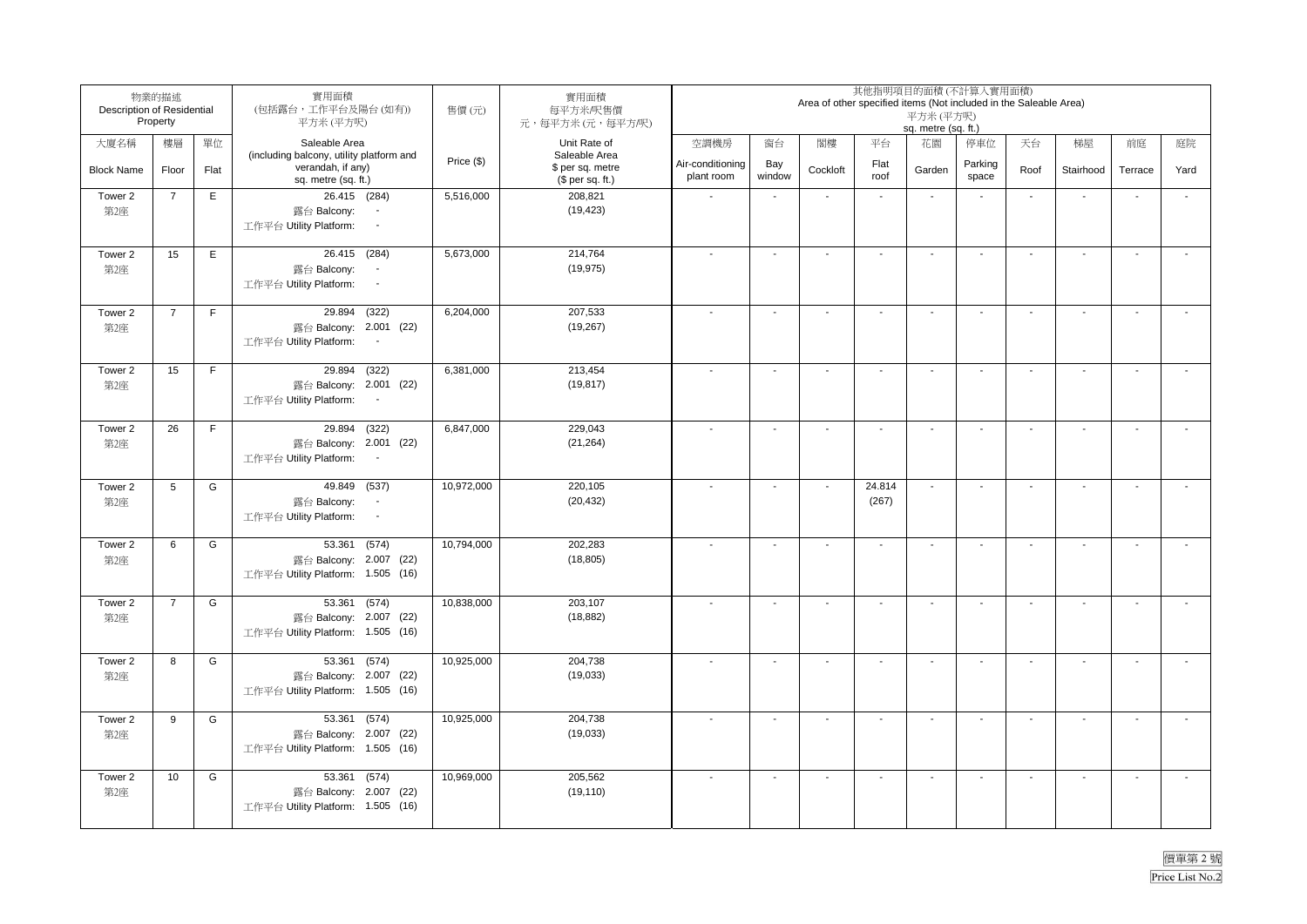| Description of Residential | 物業的描述<br>Property |      | 實用面積<br>(包括露台,工作平台及陽台(如有))<br>平方米 (平方呎)                                              | 售價(元)      | 實用面積<br>每平方米/呎售價<br>元,每平方米(元,每平方/呎)                   | 其他指明項目的面積(不計算入實用面積)<br>Area of other specified items (Not included in the Saleable Area)<br>平方米(平方呎)<br>sq. metre (sq. ft.) |                          |                          |                          |                          |                          |                          |                          |                          |                          |
|----------------------------|-------------------|------|--------------------------------------------------------------------------------------|------------|-------------------------------------------------------|-----------------------------------------------------------------------------------------------------------------------------|--------------------------|--------------------------|--------------------------|--------------------------|--------------------------|--------------------------|--------------------------|--------------------------|--------------------------|
| 大廈名稱                       | 樓層                | 單位   | Saleable Area                                                                        |            | Unit Rate of                                          | 空調機房                                                                                                                        | 窗台                       | 閣樓                       | 平台                       | 花園                       | 停車位                      | 天台                       | 梯屋                       | 前庭                       | 庭院                       |
| <b>Block Name</b>          | Floor             | Flat | (including balcony, utility platform and<br>verandah, if any)<br>sq. metre (sq. ft.) | Price (\$) | Saleable Area<br>\$ per sq. metre<br>$$$ per sq. ft.) | Air-conditioning<br>plant room                                                                                              | Bay<br>window            | Cockloft                 | Flat<br>roof             | Garden                   | Parking<br>space         | Roof                     | Stairhood                | Terrace                  | Yard                     |
| Tower 2<br>第2座             | 11                | G    | 53.361 (574)<br>露台 Balcony: 2.007 (22)<br>工作平台 Utility Platform: 1.505 (16)          | 11,013,000 | 206,387<br>(19, 186)                                  |                                                                                                                             | $\overline{\phantom{a}}$ |                          | ÷.                       | $\ddot{\phantom{a}}$     |                          | $\mathbf{r}$             | $\overline{\phantom{a}}$ | $\mathbf{r}$             | $\overline{\phantom{a}}$ |
| Tower 2<br>第2座             | 12                | G    | 53.361 (574)<br>露台 Balcony: 2.007 (22)<br>工作平台 Utility Platform: 1.505 (16)          | 11,057,000 | 207,211<br>(19, 263)                                  |                                                                                                                             | $\mathbf{r}$             | $\blacksquare$           | $\sim$                   | $\overline{a}$           |                          | $\sim$                   | $\sim$                   | $\sim$                   |                          |
| Tower 2<br>第2座             | 13                | G    | 53.361 (574)<br>露台 Balcony: 2.007 (22)<br>工作平台 Utility Platform: 1.505 (16)          | 11,101,000 | 208,036<br>(19, 340)                                  |                                                                                                                             | $\blacksquare$           | $\overline{\phantom{a}}$ | $\blacksquare$           | $\overline{a}$           |                          | $\sim$                   | $\overline{\phantom{a}}$ | $\sim$                   |                          |
| Tower 2<br>第2座             | 15                | G    | 53.361 (574)<br>露台 Balcony: 2.007 (22)<br>工作平台 Utility Platform: 1.505 (16)          | 11,146,000 | 208,879<br>(19, 418)                                  |                                                                                                                             | $\mathbf{r}$             |                          | $\sim$                   | $\overline{a}$           |                          | $\overline{\phantom{a}}$ | $\overline{\phantom{a}}$ | $\mathbf{r}$             |                          |
| Tower 2<br>第2座             | 16                | G    | 53.361 (574)<br>露台 Balcony: 2.007 (22)<br>工作平台 Utility Platform: 1.505 (16)          | 11,419,000 | 213,995<br>(19, 894)                                  |                                                                                                                             | $\sim$                   | $\blacksquare$           | $\sim$                   | $\sim$                   |                          | $\sim$                   | $\sim$                   | $\sim$                   | $\sim$                   |
| Tower 2<br>第2座             | 17                | G    | 53.361 (574)<br>露台 Balcony: 2.007 (22)<br>工作平台 Utility Platform: 1.505 (16)          | 11,465,000 | 214,857<br>(19, 974)                                  |                                                                                                                             | $\blacksquare$           | $\overline{\phantom{a}}$ | $\blacksquare$           | $\overline{a}$           | $\sim$                   | $\sim$                   | $\overline{\phantom{a}}$ | $\mathbf{r}$             |                          |
| Tower 2<br>第2座             | 18                | G    | 53.361 (574)<br>露台 Balcony: 2.007 (22)<br>工作平台 Utility Platform: 1.505 (16)          | 11,557,000 | 216,581<br>(20, 134)                                  |                                                                                                                             | $\blacksquare$           | $\overline{\phantom{a}}$ | $\blacksquare$           | $\overline{\phantom{a}}$ |                          | $\blacksquare$           | $\sim$                   | $\overline{\phantom{a}}$ |                          |
| Tower 2<br>第2座             | 19                | G    | 53.361 (574)<br>露台 Balcony: 2.007 (22)<br>工作平台 Utility Platform: 1.505 (16)          | 11,674,000 | 218,774<br>(20, 338)                                  |                                                                                                                             | $\sim$                   | $\blacksquare$           | $\blacksquare$           | $\overline{\phantom{a}}$ |                          |                          | $\sim$                   | $\sim$                   |                          |
| Tower 2<br>第2座             | 20                | G    | 53.361 (574)<br>露台 Balcony: 2.007 (22)<br>工作平台 Utility Platform: 1.505 (16)          | 11,721,000 | 219,655<br>(20, 420)                                  |                                                                                                                             | $\sim$                   | $\blacksquare$           | $\sim$                   | $\overline{\phantom{a}}$ | $\overline{\phantom{a}}$ | $\sim$                   | $\sim$                   | $\sim$                   | $\overline{\phantom{a}}$ |
| Tower 2<br>第2座             | 21                | G    | 53.361<br>(574)<br>露台 Balcony: 2.007 (22)<br>工作平台 Utility Platform: 1.505 (16)       | 11,768,000 | 220,536<br>(20, 502)                                  |                                                                                                                             | $\overline{\phantom{a}}$ | $\overline{\phantom{a}}$ | $\overline{a}$           | $\ddot{\phantom{a}}$     |                          | $\sim$                   | $\sim$                   | $\sim$                   | $\overline{\phantom{a}}$ |
| Tower 2<br>第2座             | 22                | G    | 53.361 (574)<br>露台 Balcony: 2.007 (22)<br>工作平台 Utility Platform: 1.505 (16)          | 11,815,000 | 221,416<br>(20, 584)                                  |                                                                                                                             | $\blacksquare$           |                          | $\overline{\phantom{a}}$ |                          |                          |                          | $\overline{\phantom{a}}$ | $\blacksquare$           |                          |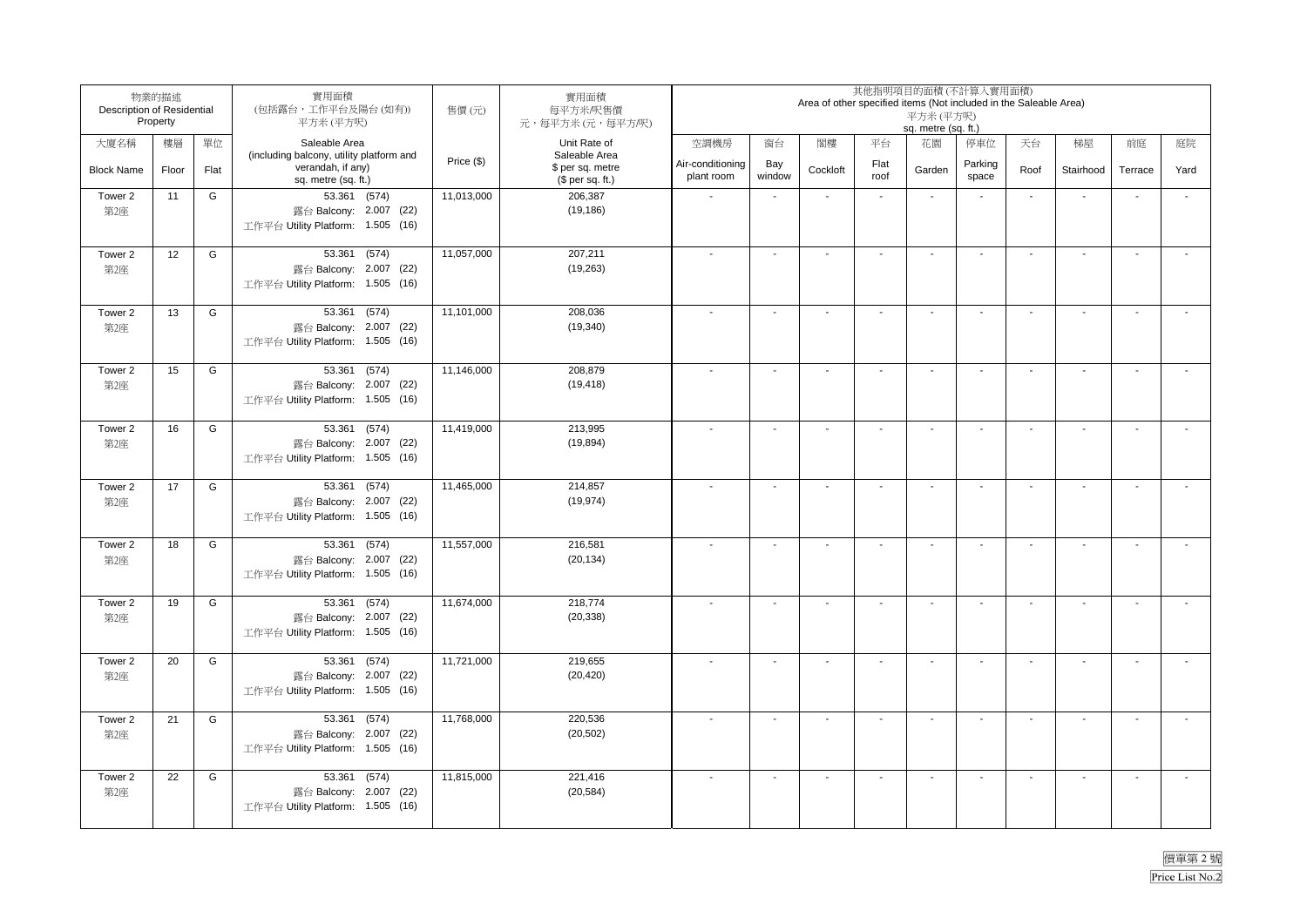|                   | 物業的描述<br>Description of Residential<br>Property |      | 實用面積<br>(包括露台,工作平台及陽台(如有))<br>平方米(平方呎)                                               | 售價(元)                     | 實用面積<br>每平方米/呎售價<br>元,每平方米(元,每平方/呎)                   |                                |                          | Area of other specified items (Not included in the Saleable Area) |                          | 其他指明項目的面積(不計算入實用面積)<br>平方米 (平方呎)<br>sq. metre (sq. ft.) |                  |        |                          |                          |        |
|-------------------|-------------------------------------------------|------|--------------------------------------------------------------------------------------|---------------------------|-------------------------------------------------------|--------------------------------|--------------------------|-------------------------------------------------------------------|--------------------------|---------------------------------------------------------|------------------|--------|--------------------------|--------------------------|--------|
| 大廈名稱              | 樓層                                              | 單位   | Saleable Area                                                                        |                           | Unit Rate of                                          | 空調機房                           | 窗台                       | 閣樓                                                                | 平台                       | 花園                                                      | 停車位              | 天台     | 梯屋                       | 前庭                       | 庭院     |
| <b>Block Name</b> | Floor                                           | Flat | (including balcony, utility platform and<br>verandah, if any)<br>sq. metre (sq. ft.) | Price (\$)                | Saleable Area<br>\$ per sq. metre<br>$$$ per sq. ft.) | Air-conditioning<br>plant room | Bay<br>window            | Cockloft                                                          | Flat<br>roof             | Garden                                                  | Parking<br>space | Roof   | Stairhood                | Terrace                  | Yard   |
| Tower 2<br>第2座    | 23                                              | G    | 53.361 (574)<br>露台 Balcony: 2.007 (22)<br>工作平台 Utility Platform: 1.505 (16)          | 11,863,000                | 222,316<br>(20, 667)                                  |                                | $\mathbf{r}$             |                                                                   | ÷                        | $\overline{a}$                                          |                  | $\sim$ | $\sim$                   | $\sim$                   | $\sim$ |
| Tower 2<br>第2座    | 25                                              | G    | 53.361 (574)<br>露台 Balcony: 2.007 (22)<br>工作平台 Utility Platform: 1.505 (16)          | 11,911,000                | 223,215<br>(20, 751)                                  | $\overline{a}$                 | $\mathbf{r}$             | $\sim$                                                            | $\sim$                   | $\sim$                                                  | $\overline{a}$   | $\sim$ | $\overline{\phantom{a}}$ | $\sim$                   |        |
| Tower 2<br>第2座    | 26                                              | G    | 53.361 (574)<br>露台 Balcony: 2.007 (22)<br>工作平台 Utility Platform: 1.505 (16)          | 11,958,000                | 224,096<br>(20, 833)                                  |                                | $\blacksquare$           | $\blacksquare$                                                    | $\blacksquare$           | $\overline{\phantom{a}}$                                |                  |        | $\overline{\phantom{a}}$ | $\overline{\phantom{a}}$ |        |
| Tower 2<br>第2座    | 27                                              | G    | 53.361 (574)<br>露台 Balcony: 2.007 (22)<br>工作平台 Utility Platform: 1.505 (16)          | 12,006,000                | 224,996<br>(20, 916)                                  |                                | $\mathbf{r}$             |                                                                   | $\mathbf{r}$             | $\sim$                                                  |                  |        | $\sim$                   | $\sim$                   |        |
| Tower 2<br>第2座    | 28                                              | G    | 53.361 (574)<br>露台 Balcony: 2.007 (22)<br>工作平台 Utility Platform: 1.505 (16)          | 12,102,000                | 226,795<br>(21, 084)                                  |                                | $\sim$                   |                                                                   | $\sim$                   | $\overline{\phantom{a}}$                                |                  | $\sim$ | $\overline{\phantom{a}}$ | $\sim$                   |        |
| Tower 2<br>第2座    | 29                                              | G    | 53.361 (574)<br>露台 Balcony: 2.007 (22)<br>工作平台 Utility Platform: 1.505 (16)          | 12,102,000                | 226,795<br>(21, 084)                                  |                                | $\mathbf{r}$             | $\overline{a}$                                                    | $\mathbf{r}$             | $\overline{a}$                                          |                  | $\sim$ | $\overline{\phantom{a}}$ | $\mathbf{r}$             |        |
| Tower 2<br>第2座    | 30                                              | G    | 53.361 (574)<br>露台 Balcony: 2.007 (22)<br>工作平台 Utility Platform: 1.505 (16)          | $\overline{12}$ , 150,000 | 227,694<br>(21, 167)                                  |                                | $\blacksquare$           | $\overline{a}$                                                    | $\blacksquare$           | $\sim$                                                  | $\sim$           | $\sim$ | $\overline{\phantom{a}}$ | $\blacksquare$           |        |
| Tower 2<br>第2座    | 31                                              | G    | 53.361 (574)<br>露台 Balcony: 2.007 (22)<br>工作平台 Utility Platform: 1.505 (16)          | 12,199,000                | 228,613<br>(21, 253)                                  |                                | $\blacksquare$           |                                                                   | $\overline{\phantom{a}}$ |                                                         |                  |        | $\overline{\phantom{a}}$ |                          |        |
| Tower 2<br>第2座    | 32                                              | G    | 53.361 (574)<br>露台 Balcony: 2.007 (22)<br>工作平台 Utility Platform: 1.505 (16)          | 12,248,000                | 229,531<br>(21, 338)                                  |                                | $\blacksquare$           | $\overline{\phantom{a}}$                                          | $\blacksquare$           | $\ddot{\phantom{a}}$                                    |                  | $\sim$ | $\sim$                   | $\sim$                   |        |
| Tower 2<br>第2座    | 33                                              | G    | 53.361<br>(574)<br>露台 Balcony: 2.007 (22)<br>工作平台 Utility Platform: 1.505 (16)       | 12,297,000                | 230,449<br>(21, 423)                                  |                                | $\blacksquare$           | $\overline{\phantom{a}}$                                          | $\blacksquare$           | $\overline{\phantom{a}}$                                |                  | $\sim$ | $\sim$                   | $\sim$                   |        |
| Tower 2<br>第2座    | 35                                              | G    | 53.361 (574)<br>露台 Balcony: 2.007 (22)<br>工作平台 Utility Platform: 1.505 (16)          | 12,346,000                | 231,367<br>(21, 509)                                  |                                | $\overline{\phantom{a}}$ | $\blacksquare$                                                    | $\mathbf{r}$             | $\sim$                                                  |                  |        | $\blacksquare$           | $\overline{\phantom{a}}$ |        |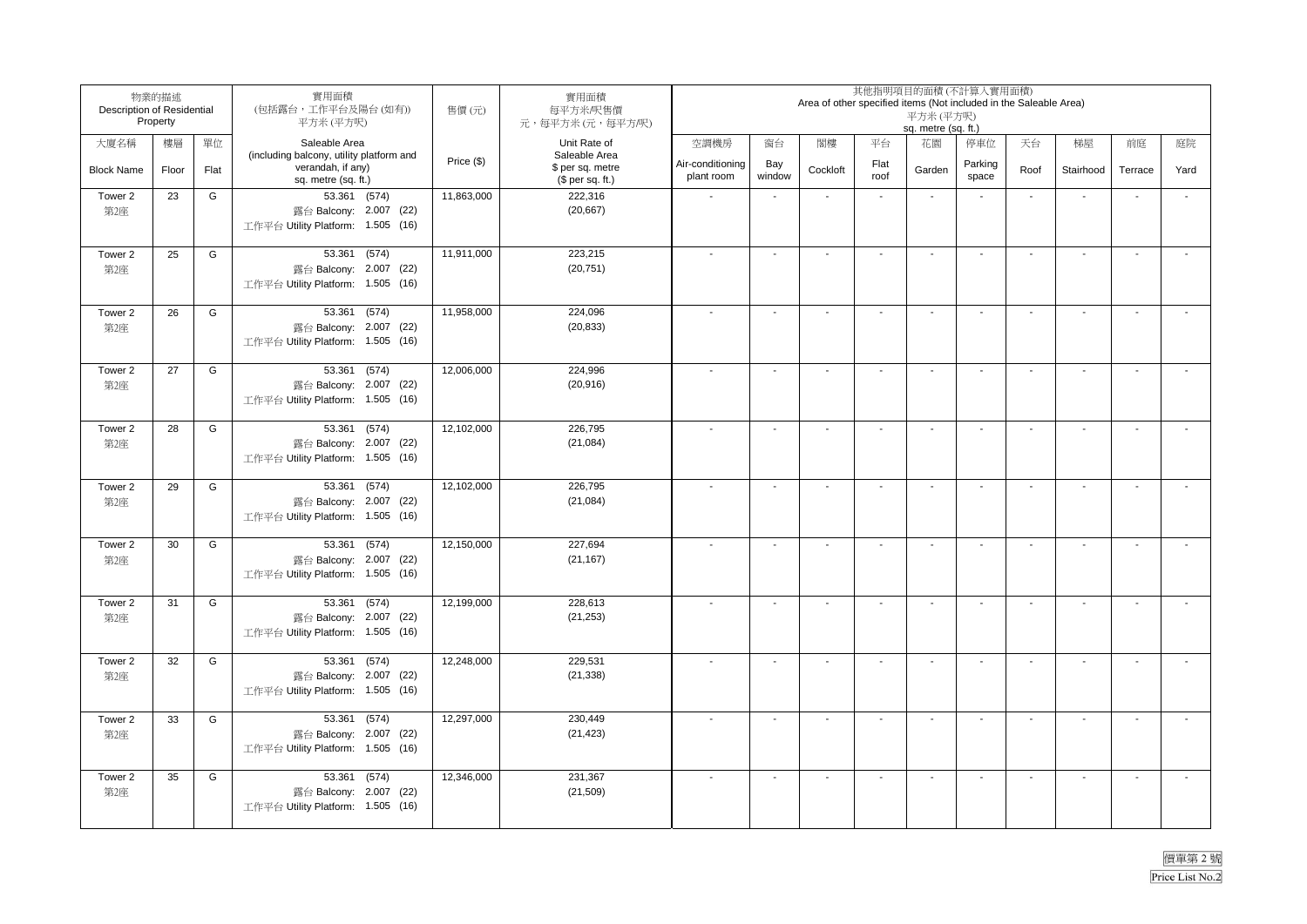| 物業的描述<br>Description of Residential<br>Property |             |            | 實用面積<br>(包括露台,工作平台及陽台(如有))<br>平方米(平方呎)                                                                | 售價(元)      | 實用面積<br>每平方米/呎售價<br>元,每平方米 (元,每平方/呎)                                  | 其他指明項目的面積(不計算入實用面積)<br>Area of other specified items (Not included in the Saleable Area)<br>平方米 (平方呎)<br>sq. metre (sq. ft.) |                          |                          |                    |                          |                          |            |                          |               |            |
|-------------------------------------------------|-------------|------------|-------------------------------------------------------------------------------------------------------|------------|-----------------------------------------------------------------------|------------------------------------------------------------------------------------------------------------------------------|--------------------------|--------------------------|--------------------|--------------------------|--------------------------|------------|--------------------------|---------------|------------|
| 大廈名稱<br><b>Block Name</b>                       | 樓層<br>Floor | 單位<br>Flat | Saleable Area<br>(including balcony, utility platform and<br>verandah, if any)<br>sq. metre (sq. ft.) | Price (\$) | Unit Rate of<br>Saleable Area<br>\$ per sq. metre<br>$$$ per sq. ft.) | 空調機房<br>Air-conditioning<br>plant room                                                                                       | 窗台<br>Bay<br>window      | 閣樓<br>Cockloft           | 平台<br>Flat<br>roof | 花園<br>Garden             | 停車位<br>Parking<br>space  | 天台<br>Roof | 梯屋<br>Stairhood          | 前庭<br>Terrace | 庭院<br>Yard |
| Tower 2<br>第2座                                  | 36          | G          | 53.361 (574)<br>露台 Balcony: 2.007 (22)<br>工作平台 Utility Platform: 1.505 (16)                           | 12,396,000 | 232,304<br>(21, 596)                                                  |                                                                                                                              | $\overline{\phantom{a}}$ | $\overline{\phantom{a}}$ |                    | $\overline{\phantom{a}}$ |                          |            | $\overline{\phantom{a}}$ |               |            |
| Tower 2<br>第2座                                  |             |            | 35.098 (378)<br>露台 Balcony: 2.001 (22)<br>工作平台 Utility Platform:<br>$\overline{\phantom{a}}$          | 7,424,000  | 211.522<br>(19,640)                                                   |                                                                                                                              | $\overline{\phantom{a}}$ |                          |                    | $\overline{\phantom{a}}$ | $\overline{\phantom{a}}$ |            |                          |               |            |
| Tower 2<br>第2座                                  | 26          | J.         | 35.098 (378)<br>露台 Balcony: 2.001 (22)<br>工作平台 Utility Platform:<br>$\overline{\phantom{a}}$          | 8,028,000  | 228,731<br>(21, 238)                                                  |                                                                                                                              |                          |                          |                    |                          |                          |            | ۰                        |               |            |

#### 備註Remark:

住宅物業的實用面積每平方米售價是由該物業的售價除以該物業上述按平方米的實用面積計算得出的。住宅物業的實用面積每平方呎售價是由該物業的售價除以該物業上述按平方呎的實用面積計算得出的。<br>Unit Rate of Saleable Area (in sq. metre) of a residential property is calculated by dividing the Price of that property by the Sa

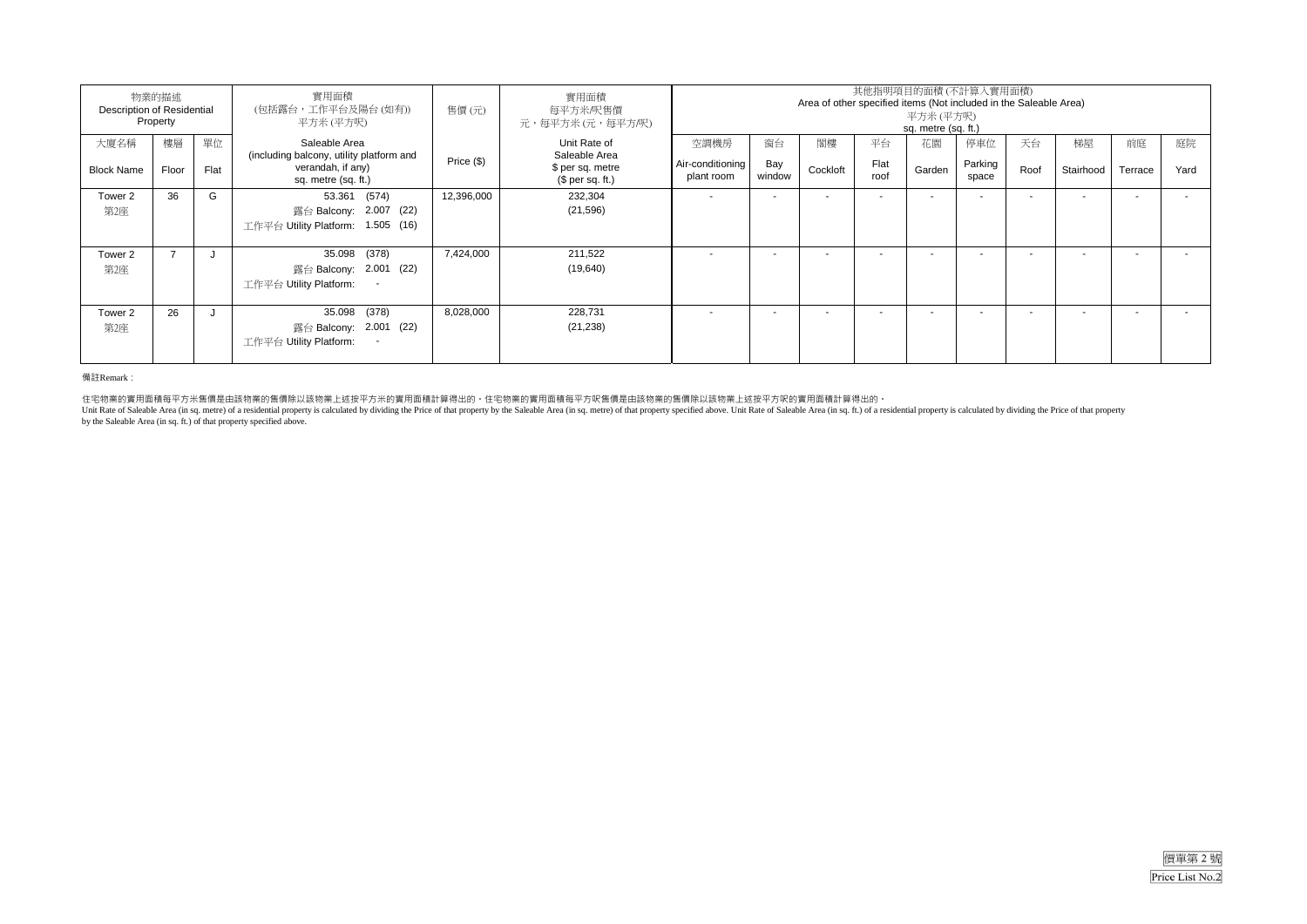

## 第三部份:其他資料 **Part 3 : Other Information**

#### (1) 準買家應參閱發展項目的售樓說明書,以了解該項目的資料。

Prospective purchasers are advised to refer to the sales brochure for the development for information on the development.

#### (2) 根據《一手住宅物業銷售條例》第 52(1)條及第 53(2)及(3)條,-

According to sections 52(1) and 53(2) and (3) of the Residential Properties (First-hand Sales) Ordinance,-

在某人就指明住宅物業與擁有人訂立臨時買賣合約時,該人須向擁有人支付售價的 5%的臨時訂金。 A preliminary deposit of 5% of the purchase price is payable by a person to the owner on entering into a preliminary agreement for sale and purchase in respect of the specified residential property with the owner.

#### 第 52(1)條/Section 52(1)

如某人於某日期訂立臨時買賣合約,並於該日期後的 5 個工作日內,就有關住宅物業簽立買賣合約,則擁有人必須在該日期後的 8 個工作日内,簽立該買賣合約。 If a person executes an agreement for sale and purchase in respect of the residential property within 5 working days after the date on which the person enters into the preliminary agreement for sale and purchase, the owner must execute the agreement for sale and purchase within 8 working days after that date.

如某人於某日期訂立臨時買賣合約時,但沒有於該日期後的5個工作日內,就有關指明住宅物業簽立買賣合約,則-(i)該臨時合約即告終止;(ii) 有關的臨時訂金即予沒收;及(iii)擁有人不得就該人沒有 簽立買賣合約而針對該人提出進一步申索。

#### 第 53(2)條/Section 53(2)

If a person does not execute an agreement for sale and purchase in respect of the residential property within 5 working days after the date on which the person enters into the preliminary agreement for sale and purchase – (i) the preliminary agreement is terminated; (ii) the preliminary deposit is forfeited; and (iii) the owner does not have any further claim against the person for the failure.

#### 第 53(3)條/Section 53(3)

### (3) 實用面積及屬該住宅物業其他指明項目的面積是按《一手住宅物業銷售條例》 第 8 條及附表二第 2 部的計算得出的。

The saleable area and area of other specified items of the residential property are calculated in accordance with section 8 and Part 2 of Schedule 2 to the Residential Properties (First-hand Sales) Ordinance.

(4) (i) 支付條款 Terms of Payment

### 建築期付款計劃 **Stage Payment Method**

- (1) 相等於售價 5%之臨時訂金(「臨時訂金」)於買方簽署臨時買賣合約時繳付。買方須於簽署臨時買賣合約日期後的 5 個工作天內簽署買賣合約。 A preliminary deposit equivalent to 5% of purchase price ("Preliminary Deposit'') shall be paid upon signing of the Preliminary Agreement for Sale and Purchase. The Agreement for Sale and Purchase shall be signed by the Purchaser within 5 working days after the date of signing of the Preliminary Agreement for Sale and Purchase.
- (2) 售價 5%之部份售價於買方簽署買賣合約時繳付。 5% of purchase price being part payment of purchase price shall be paid upon signing of the Agreement for Sale and Purchase.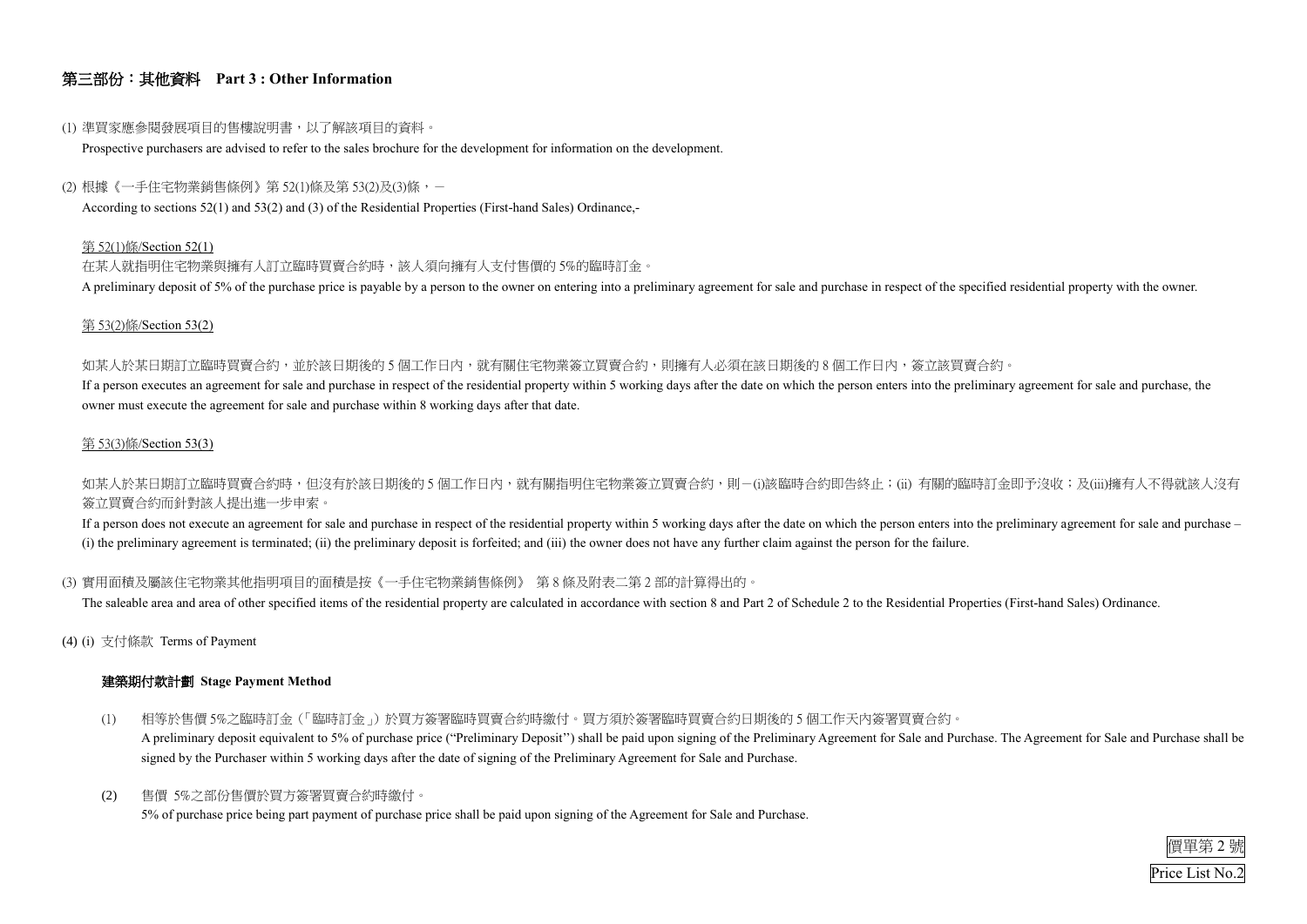

- (3) 售價 90%之售價餘款於完成交易時(即賣方就其有能力將本物業有效地轉讓予買方一事向買方發出通知的日期後的十四天內)付清。 90% of purchase price being balance of purchase price shall be paid on completion (i.e. within 14 days after the date of the Vendor's notification to the Purchaser that the Vendor is in a position validly to assign the Property to the Purchaser).
- (4) 買方必須以香港銀行本票或有香港銀行書面保付的支票支付上述各段規定的臨時訂金、部份售價及售價餘款。用以支付臨時訂金之本票或支票抬頭人為「的近律師行」。 The Preliminary Deposit, part payment of purchase price and balance of purchase price as provided in the above paragraphs shall be paid by the Purchaser by way of cashier order(s) issued by a licensed bank in Hong Kong or cheque(s) certified good for payment by a licensed bank in Hong Kong. The cashier order(s) or cheque(s) for payment of the Preliminary Deposit should be drawn in favour of "Deacons".
- (4) (ii) 售價獲得折扣的基礎 The basis on which any discount on the price is available

#### 無 NIL

### (4) (iii) 可就購買該項目中的指明住宅物業而連帶獲得的任何贈品、財務優惠或利益

### 所有有關發展項目住宅物業的買賣的印花稅(包括但不限於任何從價印花稅、任何買家印花稅(按《印花稅條例》所定義)、任何額外印花稅(按《印花稅條例》 所定義)及任何與過期繳付任何印花稅有關的罰款、利息及附加費等)由買方支付及承擔

Any gift, or any financial advantage or benefit, to be made available in connection with the purchase of a specified residential property in the development

無

NIL

#### (4) (iv) 誰人負責支付買賣該項目中的指明住宅物業的有關律師費及印花稅

Who is liable to pay the solicitors' fees and stamp duty in connection with the sale and purchase of a specified residential property in the development

#### 如買方選用賣方之代表律師復有主物業之代表律師,賣方同意為買方支付買賣合約及轉讓契兩項法律文件之律師費用。

All stamp duty (including without limitation any ad valorem stamp duty, any buyer's stamp duty (as defined in the Stamp Duty Ordinance), any special stamp duty (as defined in the Stamp Duty Ordinance) and any penalty, interest and surcharge etc. for late payment of any stamp duty) in connection with the sale and purchase of residential property in the development shall be paid and borne by the Purchaser.

If the Purchaser appoints the Vendor's solicitors to act on his/her behalf in relation to the purchase of the residential property, the Vendor agrees to bear the legal costs in respect of the Agreement for Sale and Purchase and the Assignment.

#### 如買方選擇另聘代表律師作為買方就購買住宅物業之代表律師,買賣雙方須各自負責有關買賣合約及轉讓契之律師費用。

If the Purchaser chooses to instruct his/her own solicitors to act for him/her in relation to the purchase of the residential property, each of the Vendor and the Purchaser shall pay his/her/its own solicitors' legal costs in respect of the Agreement for Sale and Purchase and the Assignment.

### (4) (v) 買方須為就買賣該項目中的指明住宅物業簽立任何文件而支付的費用

Any charges that are payable by a purchaser for execution of any document in relation to the sale and purchase of a specified residential property in the development.